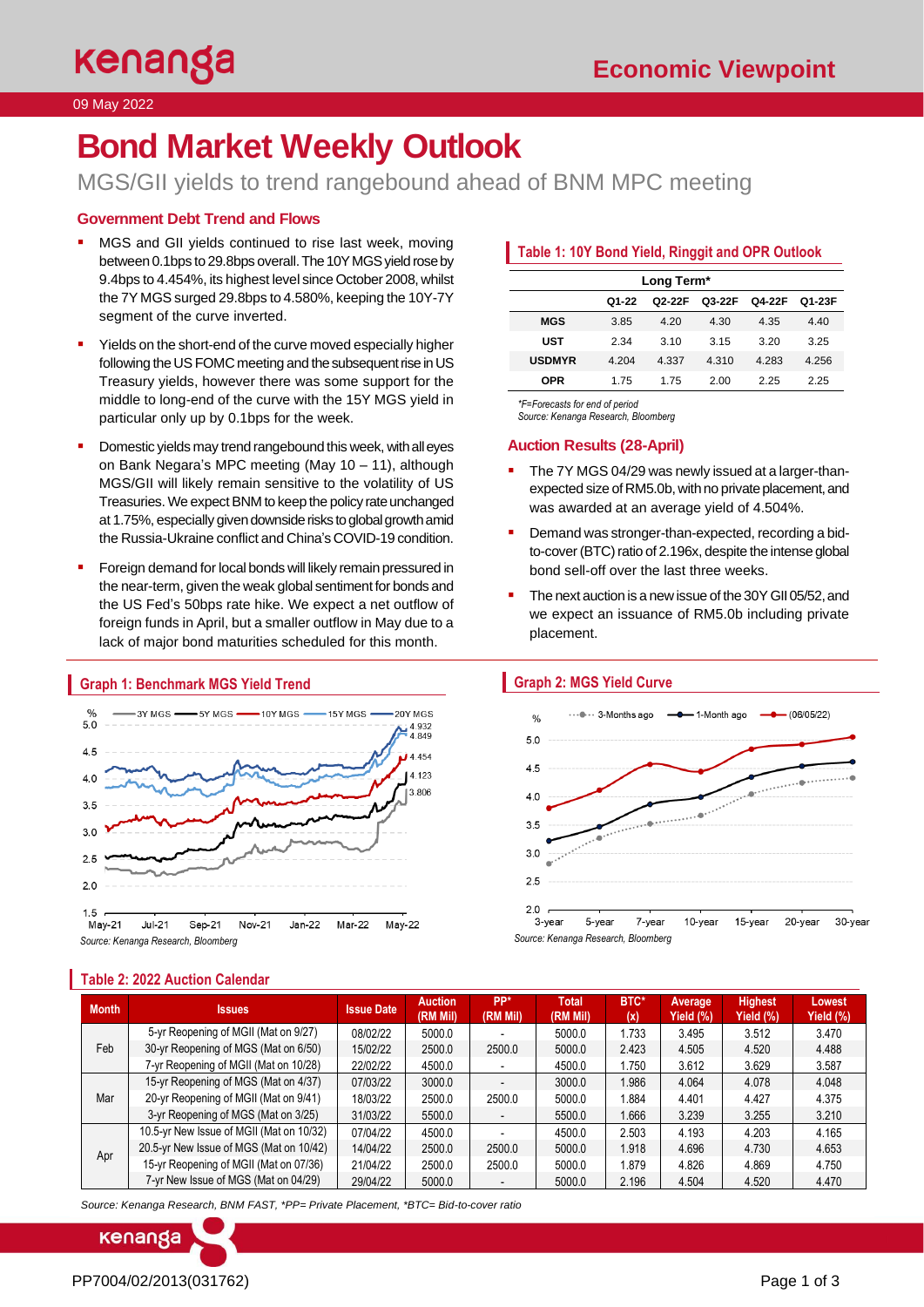### **United States Treasuries (UST)**

- **UST yields continued to increase last week, particularly along** the middle and long-end of the curve; moving between 1.6bps to 23.5bps overall.The 10Y UST surged by 19.3bps to 3.127%, its highest level since November 2018.
- Yields continued to trend higher last week in the lead up to the US FOMC meeting (May 3 – 4). The Fed raised rates for the second consecutive time, by a widely expected 50bps and announced that it will begin reducing the nearly USD9.0t balance sheet from June onwards. Bonds rallied momentarily following the meeting, perhaps due to Chairman Powell's dismissal of a more aggressive 75bps hike in the future, but yields spiked again towards the end of the week on persistent fears regarding inflation.
- We expect yields to remain volatile in the near-term, with potential for further upside bias given the stronger-thanexpected US non-farm payrolls for April (428.0k) and the recent policy rate hikes of other major central banks.

#### **Ringgit Outlook**

MYR continued to weaken against the USD last week as demand for the dollar remained solid amid concerns over slowing global economic growth and the Fed's tightening cycle. This week, the ringgit may continue to trade under pressure within the 4.36 – 4.38 range as BNM is expected to keep its policy rate unchanged at 1.75%. However, our technical model continues to suggest the MYR may recover and appreciate by 0.25% to 4.355 against the USD. *(Please refer to our Ringgit Weekly Outlook report)*



### **Graph 5: UST Yield Curve**







#### **Graph 6: Asia 10-Year Bond Yield Spread (bps)**

*Source: Kenanga Research, Bloomberg \*Spread: Benchmark 10Y yield relative to the 10Y UST on 06/05/22*

Level 12, Kenanga Tower, 237, Jalan Tun Razak, 50400 Kuala Lumpur, Malaysia Chan Ken Yew Telephone: (603) 2172 0880 Web[site: www.kenanga.com](http://www.kenanga.com.my/).my [E-mail:](mailto:resear) research@kenanga.com.my Head of Research

**ENANGA INVESTMENT BANK BERHAD (15678-H)**